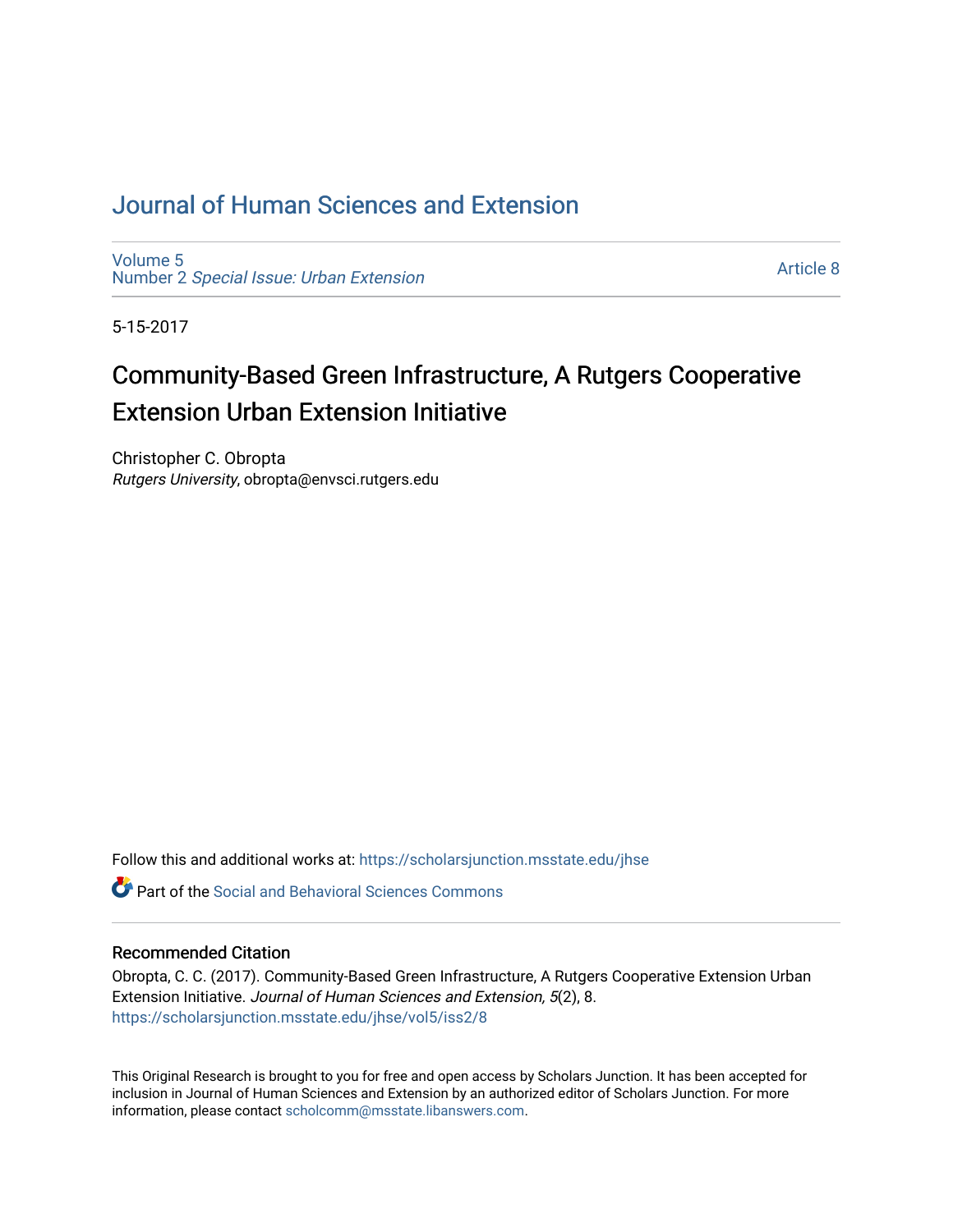# **Community-Based Green Infrastructure, A Rutgers Cooperative Extension Urban Extension Initiative**

# **Christopher C. Obropta**

*Rutgers University* 

*A successful urban Cooperative Extension (Extension) program has been developed by the Rutgers Cooperative Extension Water Resources Program around green infrastructure in New Jersey. The program has gained the trust of the regulators at the New Jersey Department of Environmental Protection, the U.S. Environmental Protection Agency, the nonprofit community, state groups, elected officials, and consultants. This paper discusses the development process of an urban Extension program to work with communities to address their combined sewer overflow issues, including educational programs, partnerships, and funding. Additionally, the paper discusses the implementation of the program in Camden City, New Jersey, and the impacts associated with the program's implementation. Finally, the paper provides a vision for regional collaboration among Land-Grant Universities around green infrastructure.* 

*Keywords:* combined sewer overflow (CSO), municipal action team, stormwater runoff, community engagement, partnership development

# **Introduction**

New Jersey is the most densely populated state in the nation with 1,196 persons per square mile (U.S. Census Bureau, 2010). New Jersey is 8,723 square miles in size, and of that, 7,354 square miles are land, and 1,369 square miles are water. According to Nowak and Greenfield (2012), 12.1% of the land in New Jersey is covered with impervious surfaces, which is 1,055 square miles of impervious cover or 675,200 acres. These impervious surfaces prevent rainfall from infiltrating into the ground to replenish the state's aquifers. During a one-inch rainfall event, 18.3 billion gallons of stormwater drains from these surfaces, which is enough water to fill up the New York Giants' stadium 38 times. Limited infiltration of rainwater results in reduced base flow to the local streams that rely on groundwater during the dry summer months. Many of these impervious surfaces are directly connected to our local waterways, meaning that every drop of rain that lands on these surfaces drains directly to a stream, river, lake, or bay. Pollutants accumulate on these impervious surfaces and are washed directly into New Jersey's waterways during storm events. There are 19,704.5 miles of rivers and streams in New Jersey. Of the 96.3% of river and stream miles assessed in New Jersey (18,974.2 miles), 90% are impaired. A total of 5,198.3 miles of rivers and streams are impaired by fecal coliform bacteria, 4,808.7 miles

Direct correspondence to Christopher Obropta at obropta@envsci.rutgers.edu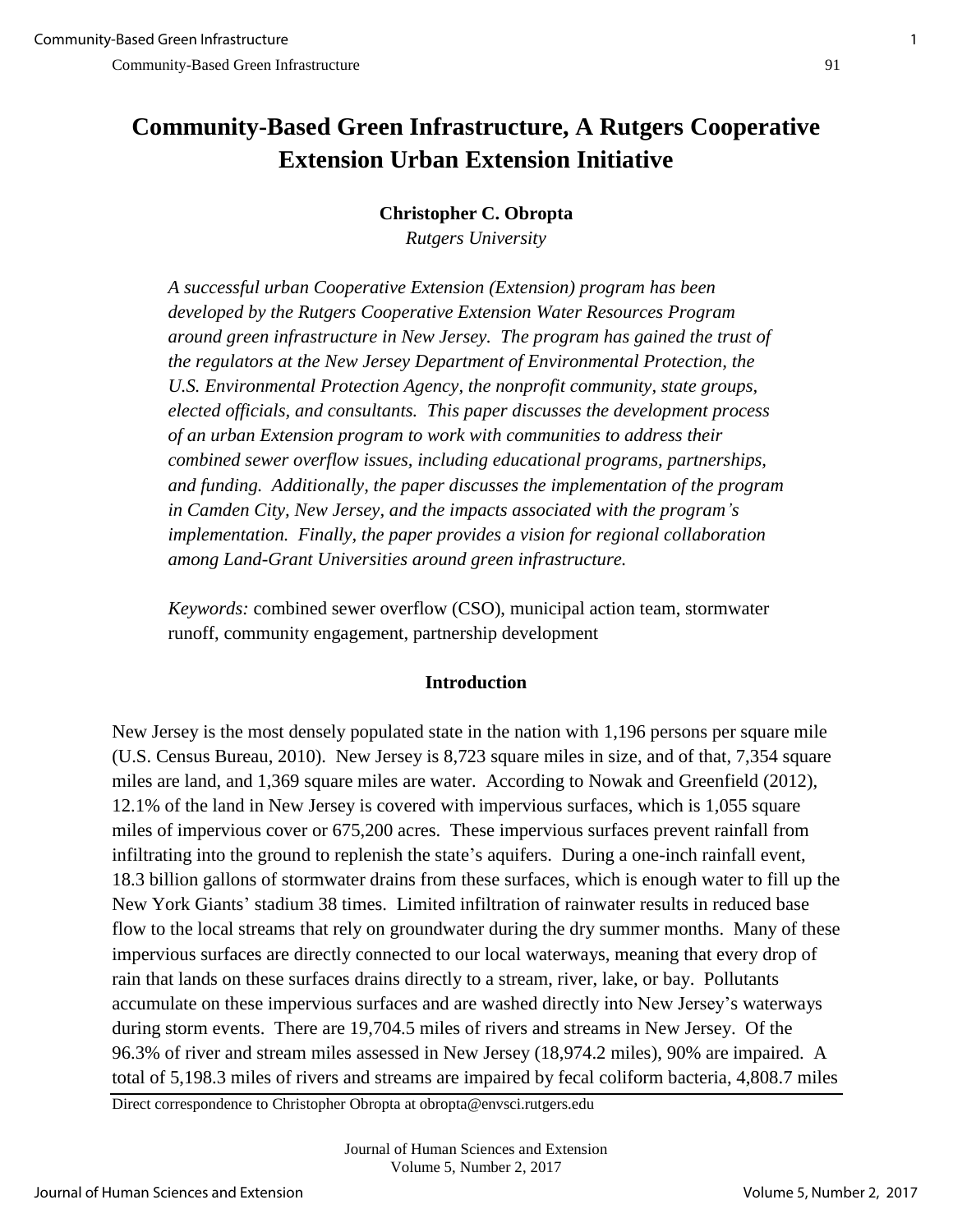by polychlorinated biphenyls (PCBs), and 4,782.3 miles by total phosphorus. Urban-related runoff or stormwater is listed as the probable source of impairment for the 13,690.6 miles of threatened or impaired rivers and streams in New Jersey (U.S. Environmental Protection Agency [USEPA], 2012).

For the 21 communities in New Jersey that rely on combined sewers for stormwater and wastewater management, the picture is much grimmer. These are the very urban centers of the state and have an average impervious cover of 55%. When it rains in these communities, the aged infrastructure of the combined sewer systems often cannot handle the runoff volumes. This results in combined sewer overflows (CSOs) of a slurry of human sewerage and stormwater to local waterways, streets, and basements of the community which creates environmental problems and human health issues for the residents of these CSO communities.

Green infrastructure is one solution to help remediate these problems and issues. Green infrastructure can be used to disconnect some of these impervious surfaces and reduce the impacts of urban-related runoff to water resources. It is an approach to stormwater management that is cost-effective, sustainable, and environmentally friendly (USEPA, 2016). Green infrastructure projects capture, filter, absorb, and reuse stormwater to help restore the natural hydrologic cycle. Major cities across the country have been forced to embrace green infrastructure to comply with USEPA requirements. The USEPA is responsible for enforcing the Clean Water Act to address CSO issues throughout the country.

Communities with CSO systems struggle to better manage the systems, reduce overflows, and upgrade failing infrastructure. The financial investment needed for these "gray infrastructure" upgrades is tremendous. New and larger systems of pipes, catch basins, and treatment facilities are extremely costly. By including green infrastructure in a combined green/gray infrastructure approach, significant cost savings can be achieved. Cohen, Field, Tafuri, and Ports (2012) found the potential cost savings could reach \$35 million by using a green/gray combined alternative over a gray-only option in the Turkey Creek Basin of Kansas City, Missouri. Implementation of these strategies has been shown to be just as, if not more, effective at reducing CSO events as gray infrastructure while remaining cost effective. A study of the CSO system in Toledo, Ohio, used a lifecycle assessment to confirm the lower costs of green infrastructure when implementing rainwater harvesting systems (Tavakol-Davani, Burian, Devkota, & Apul, 2016). Green infrastructure was found to be both functional and cost effective. Additional benefits noted were aesthetic value in the case of rain gardens and the use of nonpotable water for watering gardens and flushing toilets in the case of rainwater harvesting.

Green infrastructure is not just applicable in CSO communities, but it can also be applied in municipal separate storm sewer system (MS4) communities to reduce localized flooding. Many green infrastructure practices such as porous pavement and permeable pavers have been shown

> Journal of Human Sciences and Extension Volume 5, Number 2, 2017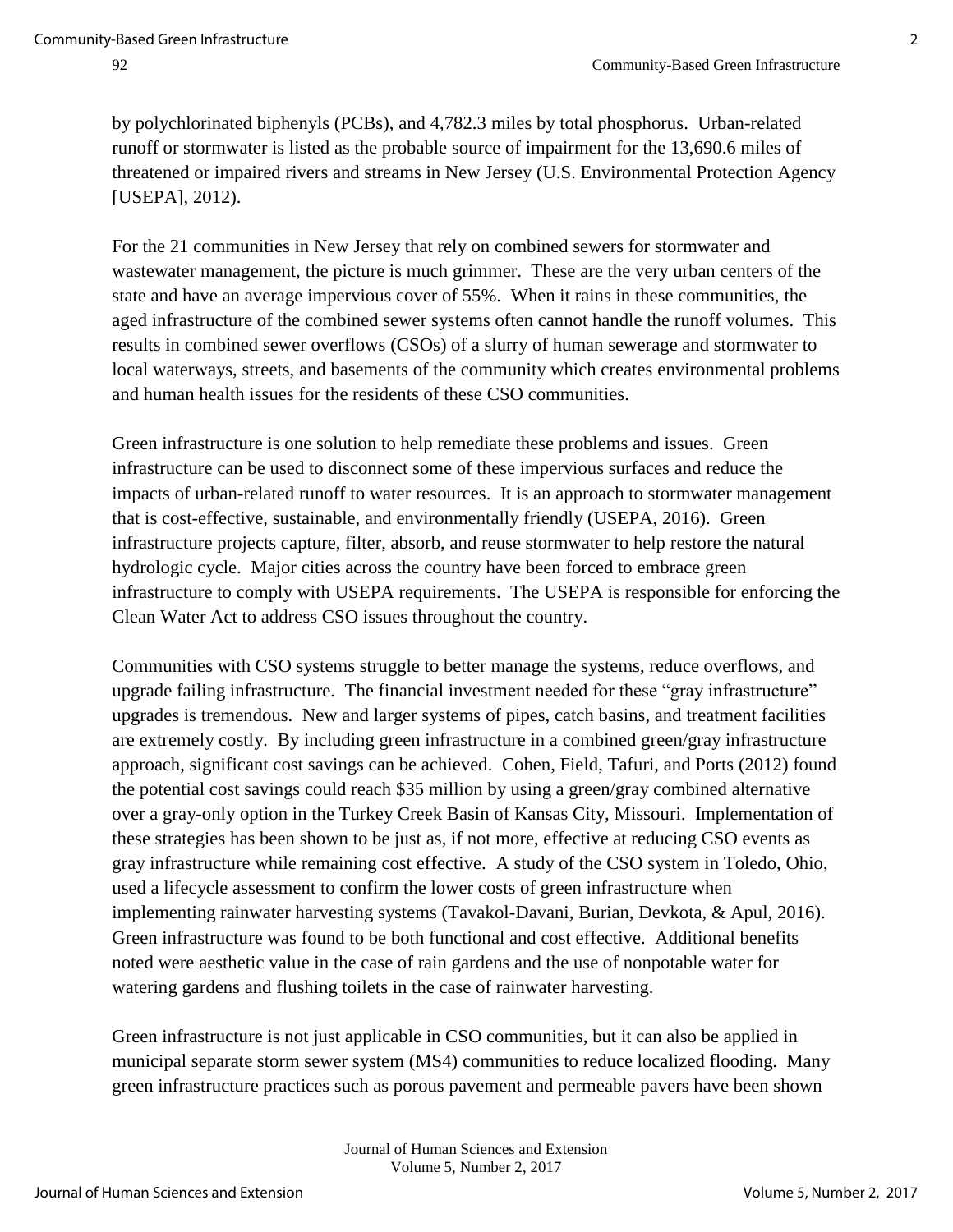to be effective at both capturing runoff and reducing the concentration of pollutants in any runoff they produce (Gilbert & Clausen, 2006). Green infrastructure strategies can also be implemented to capture runoff in brownfields. Brownfields are sites that are abandoned or underutilized and have the potential to be converted into green spaces to provide recreational services, habitat, and climate change mitigation [\(Mathey,](http://ascelibrary.org/author/Mathey%2C+Juliane) [Rößler,](http://ascelibrary.org/author/R%C3%B6%C3%9Fler%2C+Stefanie) [Banse,](http://ascelibrary.org/author/Banse%2C+Juliane) Lehmann, & Bräuer, 2015).

The adoption of green infrastructure can be driven by environmental nonprofit groups (Azadi, Ho, Hafni, Zarafshani, & Witlox, 2011). By involving the public in the incorporation of community green infrastructure, the green infrastructure can provide more than stormwater management and serve as open green space that can benefit residents. Public involvement early in the process also gives the community a sense of ownership that will help sustain the green space that is created (Erickson, 2006). The most successful green infrastructure elements are those where there has been an effort to engage the community (Forest Research, 2010). Many of the green infrastructure programs throughout the nation not only provide funding to improve neighborhood environmental conditions but also provide opportunities to specifically empower disadvantaged communities (Heckert & Rosan, 2016). The long-term success of green infrastructure requires meaningful local buy-in (Lovell & Taylor, 2013; Mittman, Gilliland, Rossman, & Newport, 2014).

This article will discuss the development process of an urban Extension program to work with communities to address their CSO issues, including educational programs, partnerships, and funding. Additionally, the article discusses the implementation of the program in Camden City, New Jersey, and the impacts associated with the program's implementation. The article provides a vision for regional collaboration among Land-Grant Universities around green infrastructure.

# **Program Development**

Based upon work across the nation, it was apparent the green infrastructure movement was in full force everywhere except New Jersey. In both Philadelphia and New York City, an estimated \$2.4 billion was being spent on green infrastructure (Philadelphia Water Department, 2011; New York State Department of Environmental Conservation, 2012). The cities where green infrastructure was becoming popular had one thing in common: they were required under an administrative consent order with the USEPA to address their CSO issues in part with green infrastructure. In New Jersey, none of the 21 cities with CSOs had an administrative consent order from the USEPA; all efforts to reduce CSOs were voluntary. If a green infrastructure movement was to begin in New Jersey, it would have to be community-driven and communitybased.

Three components were needed to develop a community-based green infrastructure initiative. The initiative would require a strong educational component. While raw sewage overflowing

> Journal of Human Sciences and Extension Volume 5, Number 2, 2017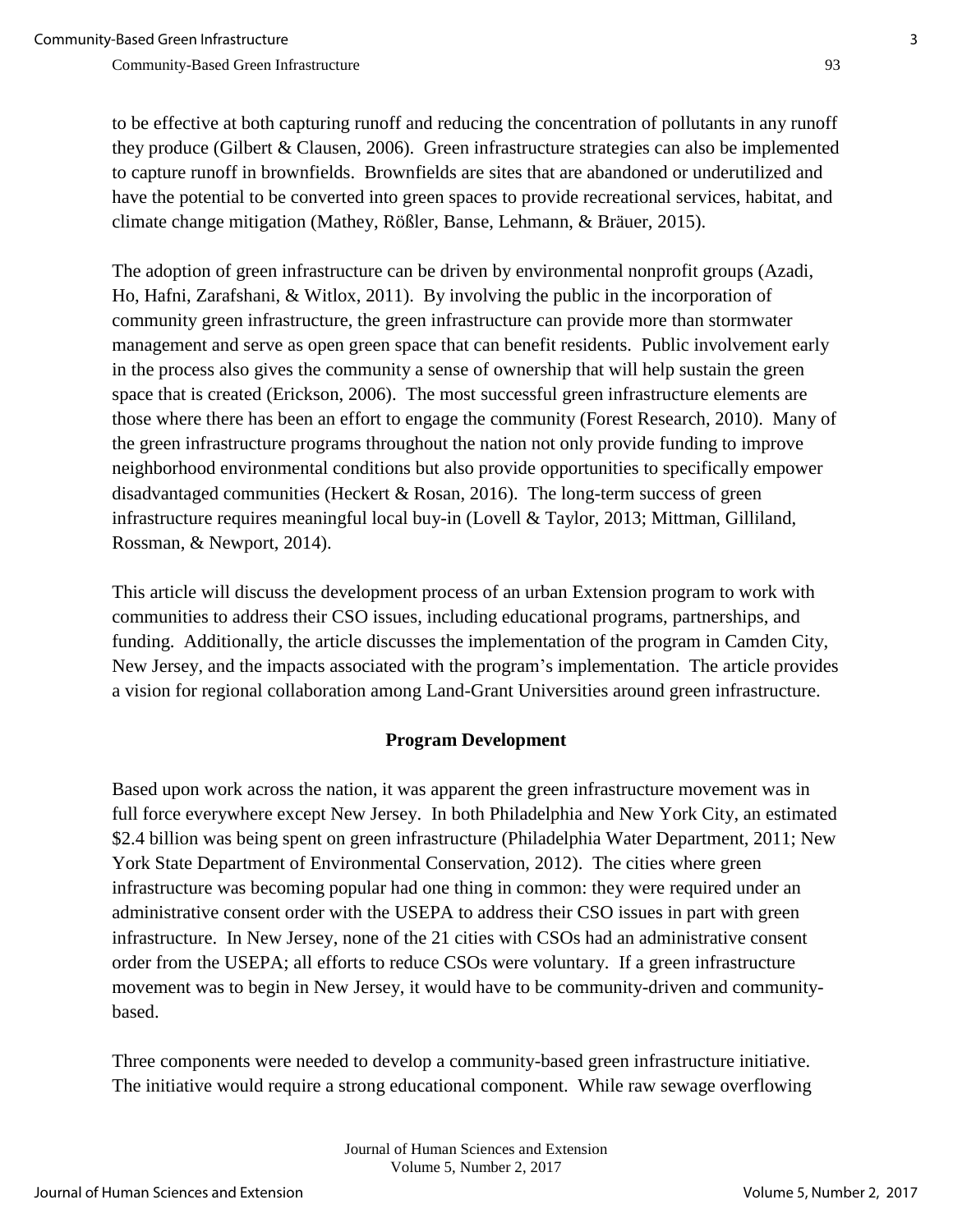into local waterways, streets, and basements seems like a basic concept to understand, most of the urban residents did not know that the water they were wading through in the streets was a slurry of human waste and stormwater runoff. The first hurdle was increasing awareness within the community about CSOs and the health concerns associated with CSOs.

The second issue was involving the community in meaningful engagement to begin working collectively to eliminate the health risks associated with CSOs. This required converting a high level of concern to activism with community groups advocating for the elimination of CSOs through the implementation of green infrastructure. Community leaders from across the urban landscape would need to clearly recognize the importance of eliminating CSOs and be willing to dedicate their social and political capital to advocate for green infrastructure and a healthier city.

Demonstrating concern about the problem and advocating for its solution falls short of accomplishing the goal of eliminating CSOs and their health impacts. The community needed technical support on which to base their advocacy. The ability to reference reliable, trusted sources of information strengthens the ability of advocates to sway the naysayers and encourage the believers to move more quickly. Technical support is also needed to help communities implement green infrastructure demonstration projects that can serve as examples of what can be achieved in the highly urbanized environment.

While engaging the community was believed to be crucially important, other groups had to be convinced that green infrastructure was a viable option for managing stormwater runoff in CSO communities. Municipal officials, environmental commissioners, and public works directors needed to be educated. The final group in need of education was the municipal engineers. Many of the engineers were set in their ways and had always looked to gray infrastructure as a solution to stormwater and sewage problems.

# **Municipal Action Teams**

In 2009, the Rutgers Cooperative Extension (RCE) Water Resources Program secured funding from the New Jersey Department of Environmental Protection to implement a stormwater education program in Newark that focused on promoting source controls to reduce stormwater runoff from entering the city's combined sewer system. This project laid the foundation for obtaining a grant from the Camden County Municipal Utilities Authority (CCMUA) to begin a green infrastructure initiative in Camden City. While the RCE Water Resources Program had some success in Newark working with several of the local community organizations, it became clear that a larger city-wide partnership would need to be formed if real progress was going to be made in New Jersey's CSO communities.

The CCMUA's Executive Director clearly understood the importance of addressing the CSO issue and the role green infrastructure could play, but the local community groups were still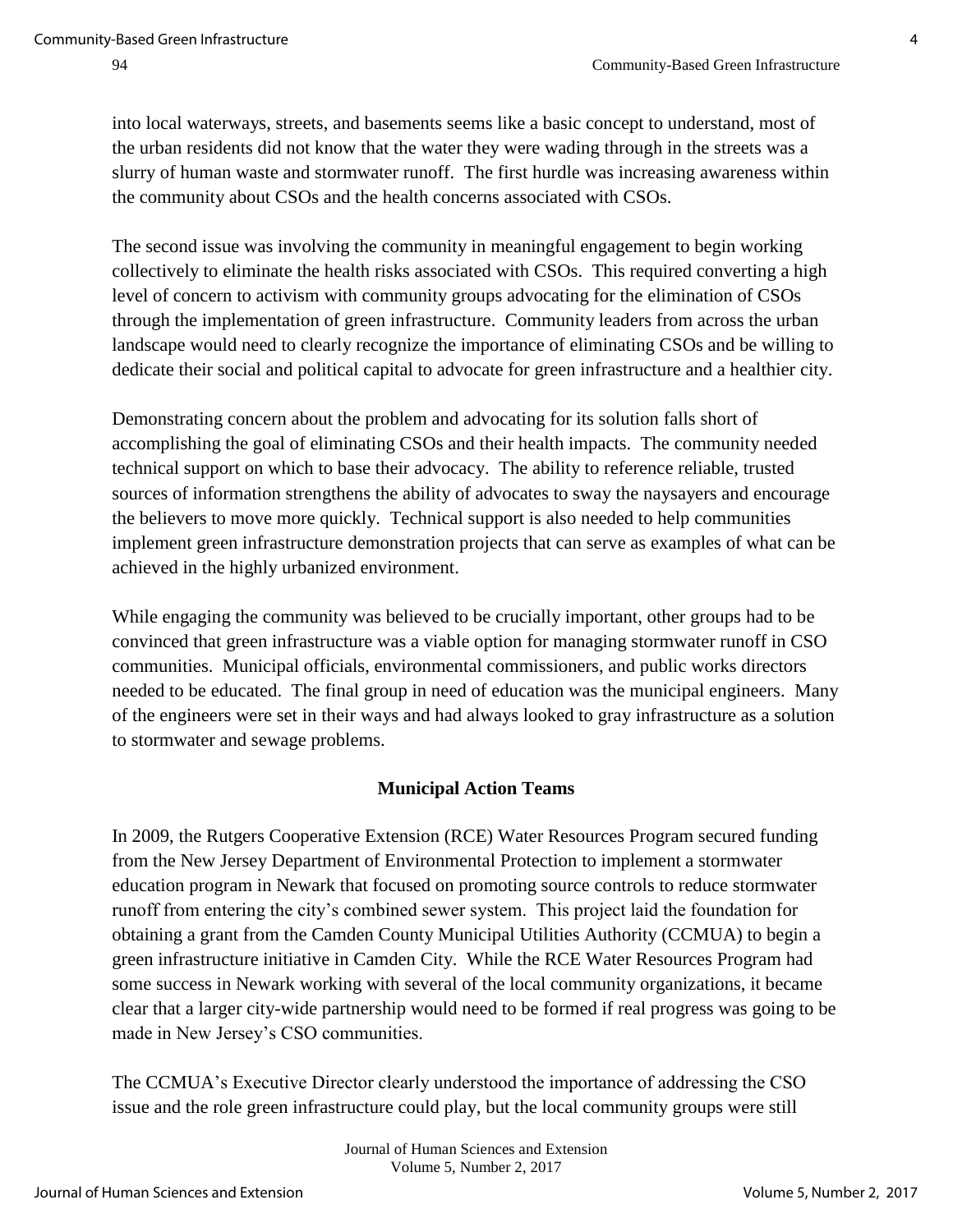unaware of the significance of the problem. The Executive Director arranged several meetings of community leaders and local residents where the RCE Water Resources Program personnel discussed green infrastructure opportunities in the community. These meetings created a level of openness among RCE, the CCMUA, and local community groups, leading to the beginning of trusting relationships needed to move a green infrastructure initiative forward in Camden City.

These meetings brought about the formation of a municipal action team established to bring together local government, utility authorities, and community organizations. This team was designed to foster community engagement and serve as an advocate for green infrastructure in the community. Together, the team members worked to set an agenda for a community-based green infrastructure initiative. The goal of the action team was to foster collaboration and collective action to help the municipality speak with a common voice to achieve a common goal. Members of the municipal action team worked together to define the need and opportunities for green infrastructure, educate residents and community leaders, and leverage funding to design and implement demonstration projects. With a variety of organizations, a range of funding opportunities could be pursued by multiple team members to increase the community's sense of ownership and move a municipality collectively toward adopting a green infrastructure program. This work would help communities protect water quality and improve residents' quality of life.

Camden SMART (Stormwater Management and Resource Training) was the first municipal action team formed in New Jersey. It consisted of six partners: CCMUA, Coopers Ferry Partnership (a local nonprofit organization), New Jersey Tree Foundation (a statewide, nonprofit organization committed to planting trees in Camden City), the City of Camden, the New Jersey Department of Environmental Protection Office of Brownfield Reuse, and the RCE Water Resources Program. Other local community groups were engaged in the Camden SMART initiative as needed for specific projects or events. While Camden SMART met monthly to strategize how to advocate for green infrastructure in Camden City, the RCE Water Resources Program developed a green infrastructure feasibility study for the city that identified 40 sites where green infrastructure could be applied throughout the 20 neighborhoods in Camden City. As the feasibility study was being completed, demonstration projects were constructed throughout the city. The installation of demonstration projects, such as rain gardens and cisterns, helped gain community support and strengthened relationships among Camden SMART partners and the community.

#### **Educational Programs**

The municipal action teams not only gave the community an avenue for meaningful engagement but also provided a platform to conduct educational programs. During the development of the feasibility study for Camden City, five community meetings were held throughout the city to obtain input from residents and community leaders. These meetings provided the RCE Water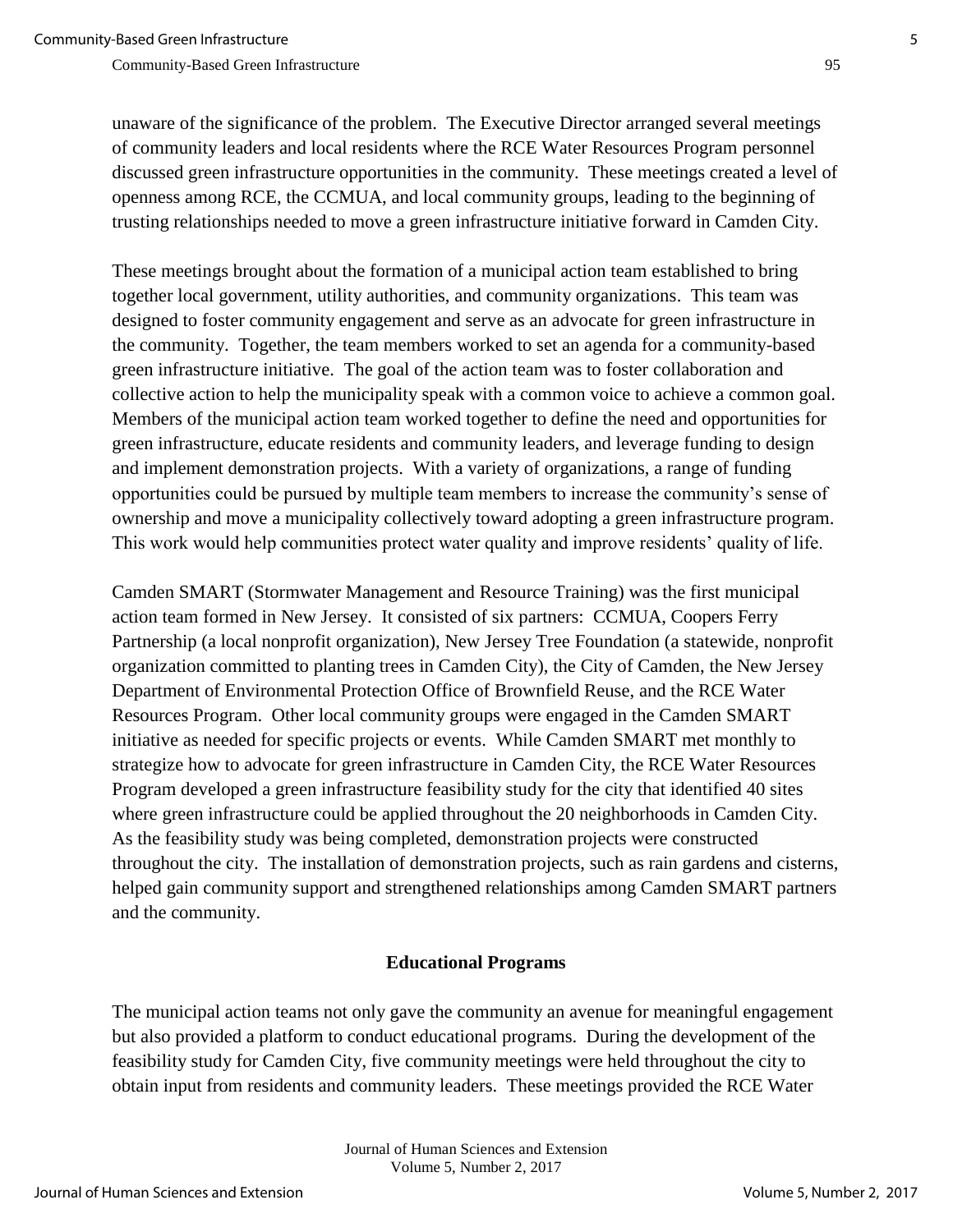Resources Program with an opportunity to educate the local community on the issues associated with CSOs and how green infrastructure can be used to not only address CSO issues but also add neighborhood green space. The residents and local community leaders provided firsthand accounts of where flooding occurs and where green infrastructure could be placed.

Build-a-Rain Barrel workshops were also held early in the process to encourage residents to install rain barrels. The Center for Environmental Transformation, a local nonprofit group in Camden City, partnered on many of these workshops. Camden SMART documented the number of barrels distributed and installed. Other educational programs included green infrastructure maintenance training for local organizations that were later hired by the CCMUA to help maintain the rain gardens that were installed throughout Camden City. Green infrastructure design and planning workshops were offered for design professionals like landscape architects and engineers. An annual Camden SMART forum provided an opportunity for the city to celebrate their successes and share their green infrastructure efforts with the rest of New Jersey.

#### **Technical Support for Green Infrastructure Planning, Design, and Implementation**

Professional staff of the RCE Water Resources Program provided technical support to Camden SMART. The design professionals of the RCE Water Resources Program identify potential sites for green infrastructure. Engineers and landscape architects work closely together to design green infrastructure practices that can be used to retrofit existing development to capture, treat, and infiltrate stormwater runoff before it enters the combined sewer system. The design process has three components. The first is to develop a concept plan of the green infrastructure practice that shows the location of the proposed practice and often includes an artistic rendering of the practice. The rendering is typically used to entice the landowner to allow the practice to be installed on their property. The next component is to complete a preliminary design based on engineering calculations. The last component is the final construction plan that includes the design details for building the practice.

The RCE Water Resources Program completed the green infrastructure designs and helped oversee the construction of the designs. To construct the designs, the RCE Water Resources Program helped identify a contractor and worked with local project partners, such as the municipality's department of public works, to build the project. Undergraduate students from Rutgers University were involved in the process, from identifying potential sites for green infrastructure to designing practices to working with local volunteers to build the projects. Each project that was constructed showcased green infrastructure and encouraged others to build similar projects. These demonstration projects were used by city officials as examples for new construction or redevelopment projects and served as examples to other CSO communities.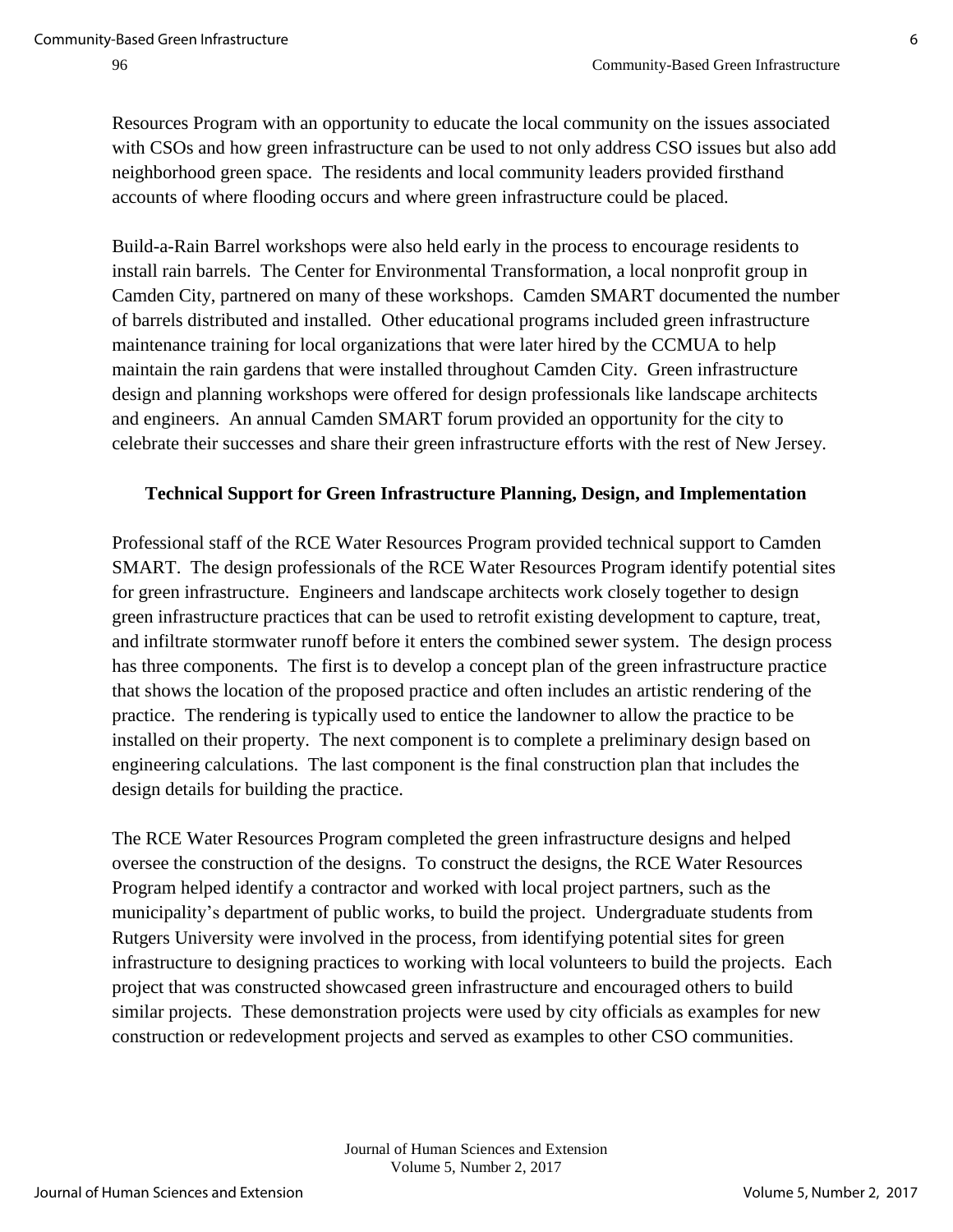### **Partnerships**

As seen in initial efforts in Newark, New Jersey, effective partnerships are the key to success for implementing green infrastructure. In Newark, the projects that moved from concept plans to construction were those that had a local champion who worked with the RCE Water Resources Program to implement the project. The RCE Water Resources Program provided the technical support while other partners contributed in a different fashion. Since the project partners are embedded in the community, their local contacts were instrumental in gaining access to potential project sites, and their trust among the community helped encourage early adopters to move forward with green infrastructure projects. Other project partners provided direct funding, such as the CCMUA and New Jersey Department of Environmental Protection. The nonprofit project partners tended to have access to sources of funding (e.g., private foundation funding) that is not typically available to Rutgers Cooperative Extension, CCMUA, or New Jersey Department of Environmental Protection. Together, the partners leveraged their resources to achieve the collective goal of green infrastructure implementation for the elimination of CSOs.

#### **Funding**

In 2010, the first year of a six-year annual contract, the CCMUA provided the RCE Water Resources Program funding to begin the green infrastructure effort in Camden City. In all, the CCMUA has provided more than \$430,000 to the RCE Water Resources Program with some of this funding being passed through to Camden SMART partners for their green infrastructure efforts in Camden City. Two years after the start of the Camden City green infrastructure initiative, the New Jersey Department of Environmental Protection awarded the RCE Water Resources Program \$300,000 to implement green infrastructure practices in Camden City. A year later, they awarded an additional \$40,000 to RCE to develop a community-based green infrastructure maintenance program.

The success of the green infrastructure work in Camden City allowed the CCMUA to apply for low interest loans from the New Jersey Environmental Infrastructure Trust. To encourage the implementation of green infrastructure projects in CSO communities, the state offered 50% principal forgiveness on New Jersey Environmental Infrastructure Trust loans for green infrastructure projects. Camden City has taken advantage of this program for each of the last three years, and the RCE Water Resources Program prepared the green infrastructure designs for the New Jersey Environmental Infrastructure Trust applications. The success of the green infrastructure program has also attracted the attention of private foundations. The Surdna Foundation has provided the RCE Water Resources Program with \$770,000 to expand the program beyond Camden City into other CSO communities throughout New Jersey. These private foundation funds allow for flexibility in programming typically not provided with state and federal funds and provide additional opportunities for leveraging funding resources. Table 1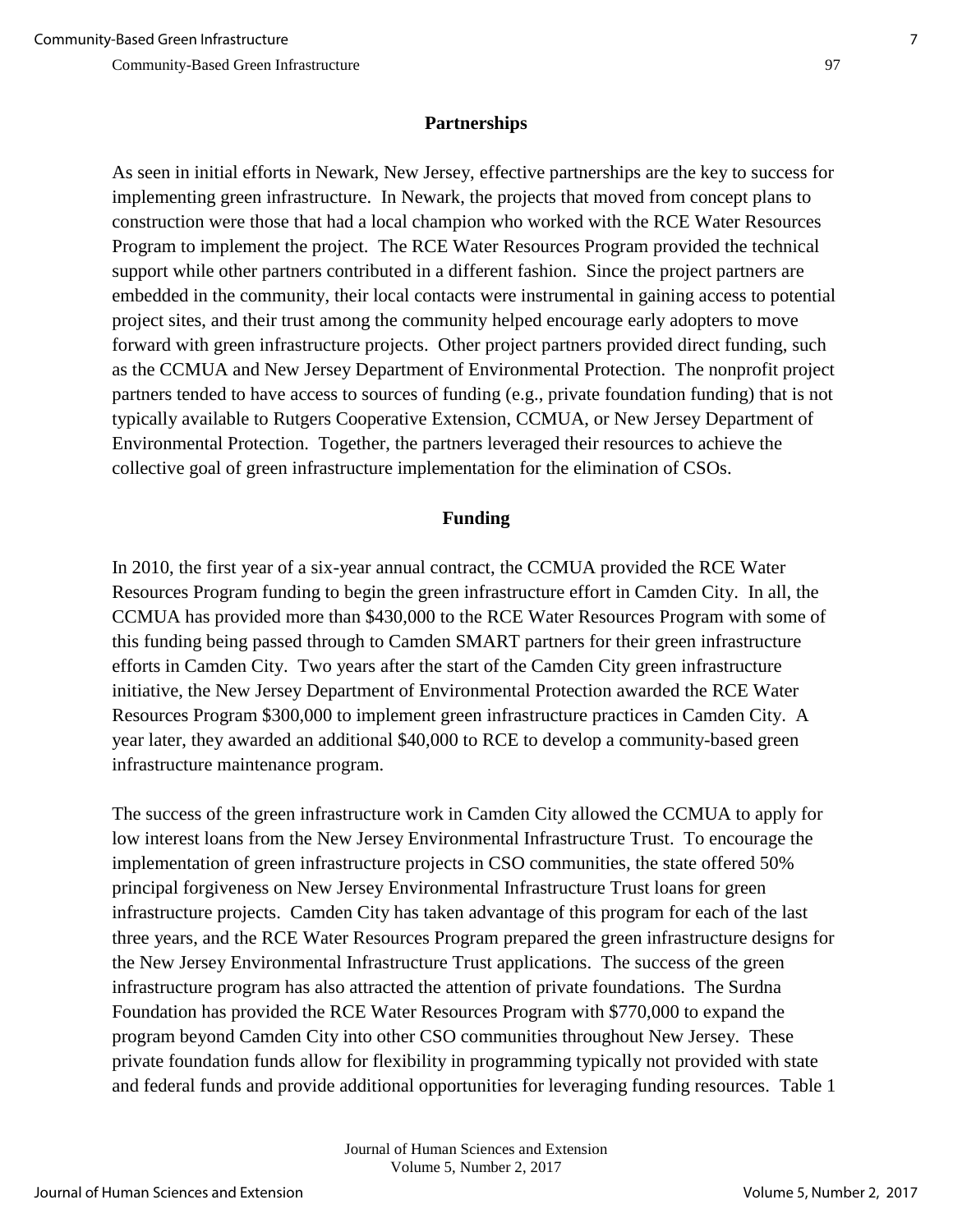illustrates the funding that has been secured for the Community-Based Green Infrastructure Program. In addition to these funds, the RCE Water Resources Program helped four CSO communities apply for more than \$7.4 million in New Jersey Environmental Infrastructure Trust loans that have 50% principal forgiveness.

| Date            | Funder (CSO City)                              | <b>Amount</b> |
|-----------------|------------------------------------------------|---------------|
| $7/09 - 6/13$   | NJDEP (Newark) <sup>a</sup>                    | \$200,000     |
| $7/10$ -present | CCMUA (Camden)                                 | \$430,898     |
| $3/12 - 2/15$   | NJDEP (Camden)                                 | \$340,000     |
| $7/12 - 6/16$   | NJDEP (Newark)                                 | \$320,000     |
| $3/13$ -present | Passaic Valley Sewerage Authority <sup>b</sup> | \$508,908     |
| $4/14$ -present | Surdna Foundation <sup>c</sup>                 | \$770,000     |
| $5/15$ -present | NJDEP (Perth Amboy)                            | \$489,156     |
| $1/16$ -present | NJDEP (Paterson)                               | \$500,000     |
|                 | <b>TOTAL</b>                                   | \$3,558,962   |

| Table 1. RCE Water Resources Program Funding for the Community-Based |
|----------------------------------------------------------------------|
| Green Infrastructure Program, July 2009–December 2016                |

*Note:* (a) **NJDEP** is the acronym for New Jersey Department of Environmental Protection; (b) Passaic Valley Sewerage Commission has 48 municipalities in its sewer service area, eight of which are CSO communities; funds were to complete green infrastructure feasibility studies for all the 48 communities, both CSO and MS4 municipalities; (c) Surdna Foundation funding was provided to expand CSO efforts into all 21 CSO municipalities in New Jersey.

# **Impacts**

Since 2010 in Camden City, 49 green infrastructure projects have been completed (see Figure 1), 1,458 trees planted, 223 rain barrels distributed, 4,000 residents engaged, more than 40 partnerships created, and more than 61 million gallons of stormwater captured (Camden SMART Initiative, 2017). More than \$5 million were invested in Camden City from 2011 to 2016. Similar green infrastructure initiatives have been launched in Newark, Perth Amboy, Paterson, Jersey City, Trenton, and Gloucester City. Municipal action teams have been formed, and the impacts in these cities are beginning to be realized as well.

While there is potential for other impacts (e.g., economic, health, and social), these impacts have yet to be quantified. By reducing the occurrence of overflows into basements, streets, and parks of the neighborhoods, the health risks from exposure to pathogens are expected to decrease. Additionally, most of the green infrastructure systems incorporate vegetation which can help improve air quality as well as sequester carbon to help combat climate change. Green infrastructure construction in Camden City has also resulted in the creation of pocket parks, social spaces that reconnect neighbors (Cassidy, Newell, & Wolch, 2008; Newell et al., 2013).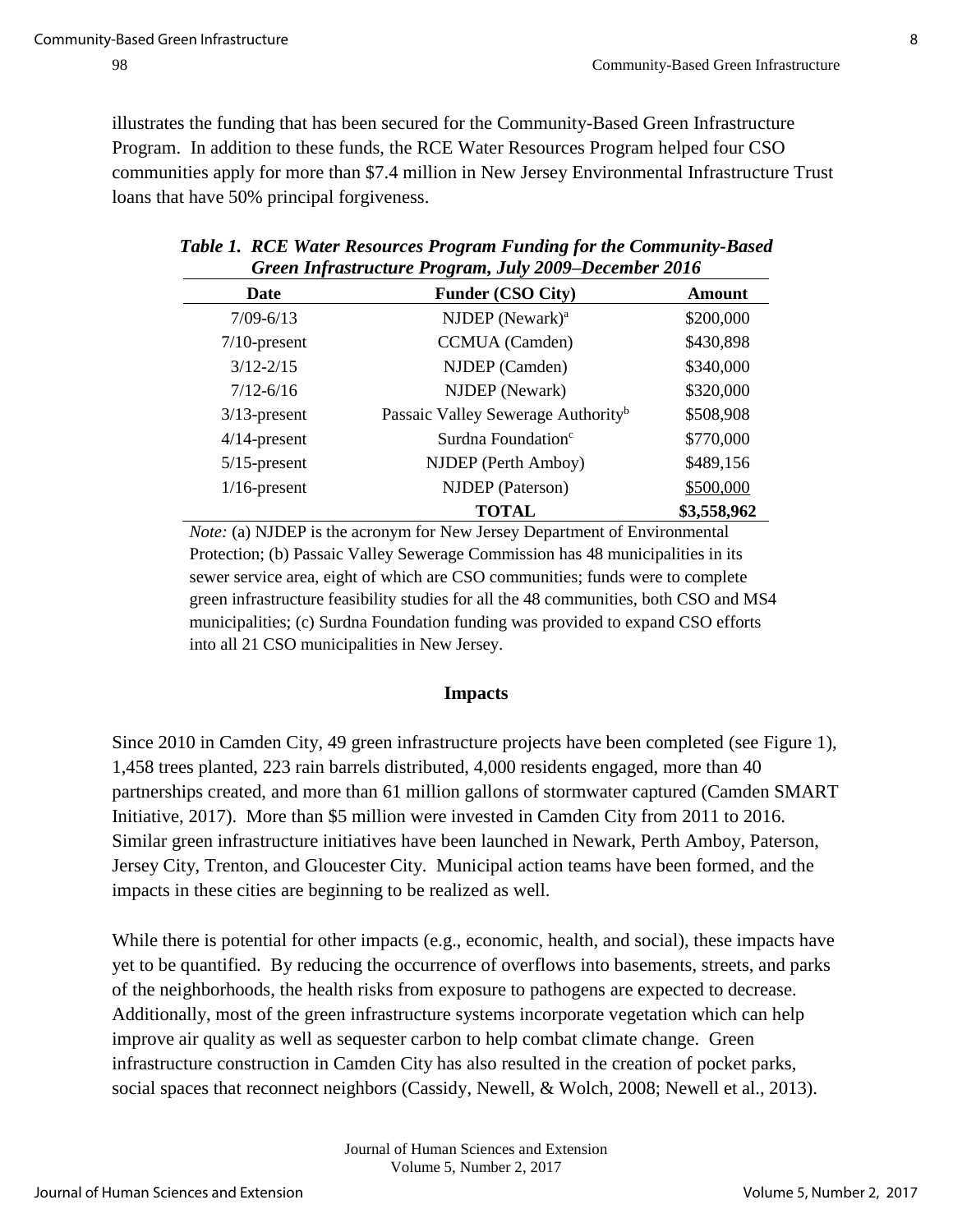Local workers are also hired to maintain the green infrastructure systems, and at times, to help build the practices, which can be viewed as job training and job creation. Additional research will be needed to document these impacts.

*Figure 1. Completed Projects in Camden City as Part of the Community-Based Green Infrastructure Program*



Journal of Human Sciences and Extension Volume 5, Number 2, 2017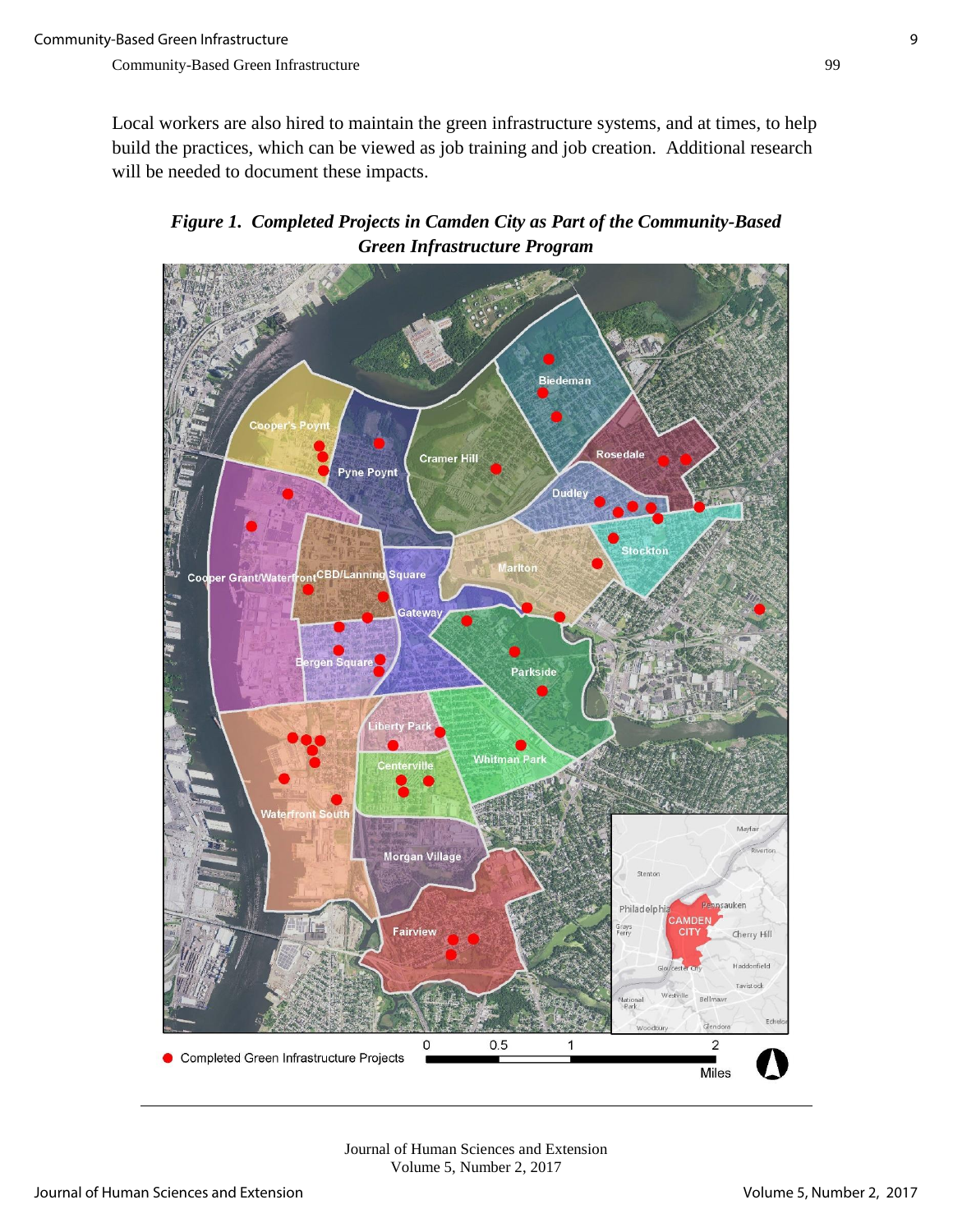#### **Regional Collaboration**

Land-Grant Universities, working in collaboration, can help urban communities in the Northeast address stormwater issues. Rutgers, Penn State, University of New Hampshire, University of Rhode Island, University of Vermont, and University of Connecticut are all engaged with many local communities in their states to provide education on green infrastructure strategies for stormwater management. These universities also provide various levels of technical support to the communities. Furthermore, these universities are conducting research on the effectiveness of green infrastructure practices and their impacts on a watershed scale. Working collaboratively and sharing program ideas and research knowledge across state lines enables communities in the Northeast to enhance their ability to deal with stormwater management issues. A critical obstacle to overcome with green infrastructure is not the technology and the maintenance issues themselves but the human dimension involved with community decision making. A survey conducted in New Jersey indicated that, while many communities are not averse to installing green infrastructure, these communities had not taken advantage of grant programs to help them move forward with installation (Rowe, Rector, & Bakacs, 2016). Often, new technologies, such as green infrastructure, can take years to implement as the adoption of new technologies lags behind their actual development. Land-Grant Universities can play a key role in establishing the relationships needed to maximize all benefits associated with green infrastructure, and through research, provide sound science to decision makers considering green infrastructure applications.

#### **Conclusions**

The RCE Water Resources Program identified the health and water quality impacts of CSOs as an emerging issue in New Jersey. A community-based green infrastructure program was developed to address this issue. The ability of RCE to engage the local community and build robust partnerships has helped this program become a great success. The program has measurable impacts and has received funding from local and state sources. Additionally, private foundations have seen value in the program and have provided financial support. This community-based green infrastructure initiative is an example of a successful urban Extension program that can serve as a model for the rest of the country.

While much of the CSO elimination efforts throughout the nation are being driven by administrative consent orders with the USEPA, this program has demonstrated that a community-based program can be effective at implementing green infrastructure practices that can keep stormwater out of the combined sewer system. While Camden City was the example presented in this paper, the same program is being successfully implemented in other cities throughout New Jersey. The Extension model of community engagement that has worked so well through the years with agricultural producers and rural communities has proven equally beneficial in these urban areas and has been shown in this program to have the capacity to generate substantial funding to create and maintain an impactful program for more than seven years.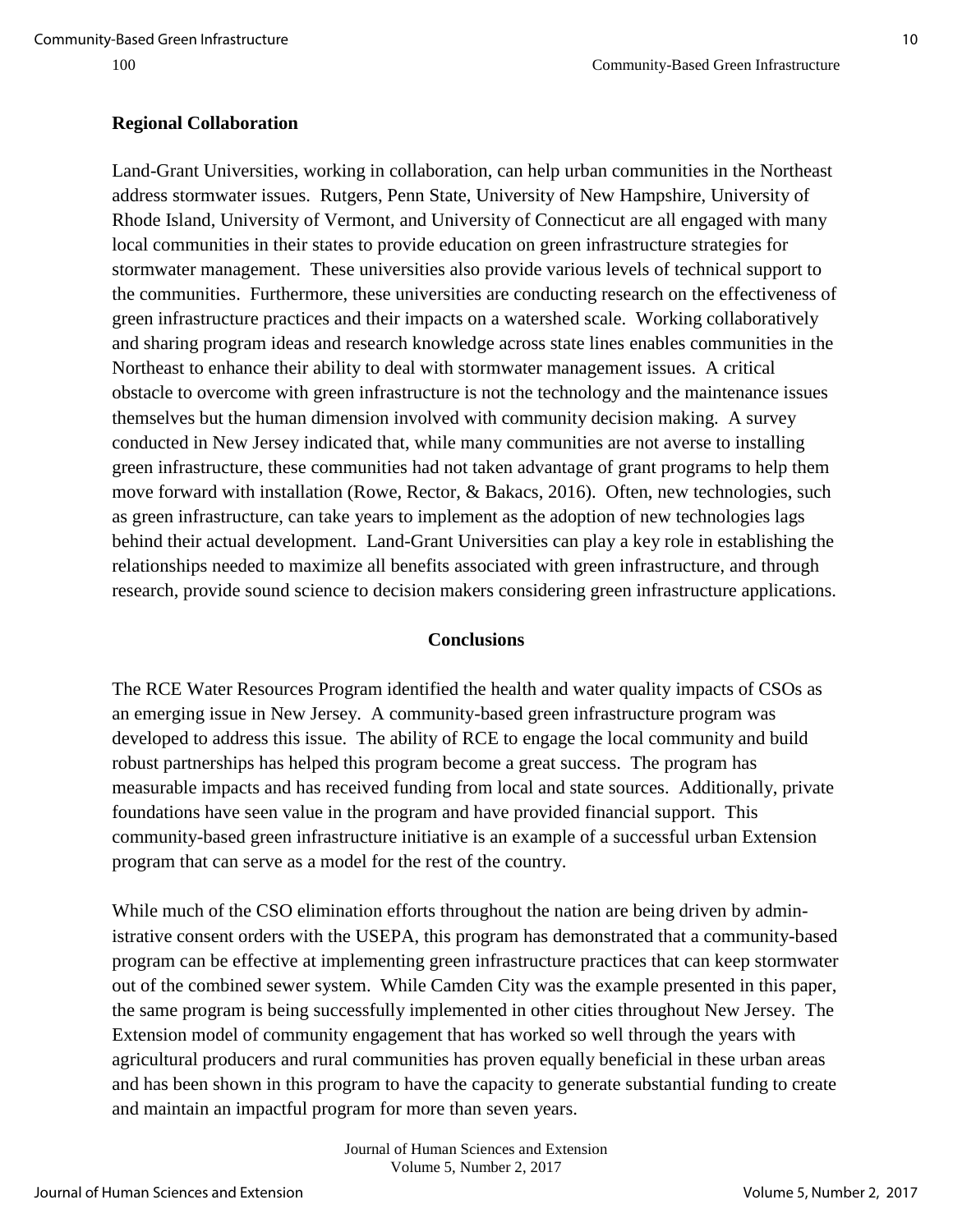# **References**

Azadi, H., Ho, P., Hafni, E., Zarafshani, K., & Witlox, F. (2011). Multi-stakeholder involvement and urban green space performance. *Journal of Environmental Planning and Management*, *54*(6), 785–811. doi:10.1080/09640568.2010.530513

Camden SMART Initiative. (2017). *SMART in numbers*. Retrieved from http://www.camdensmart.com

Cassidy, A., Newell, J., & Wolch, J. (2008). *Transforming alleys into green infrastructure for Los Angeles*. Los Angeles, CA: USC Center for Sustainable Cities. Retrieved from http://nacto.org/docs/usdg/transforming\_alleys\_into\_green\_infrastructure\_la.pdf

Cohen, J. P., Field, R., Tafuri, A. N., & Ports, M. A. (2012). Cost comparison of conventional gray combined sewer overflow control infrastructure versus a green/gray combination. *Journal of Irrigation and Drainage Engineering*, *138*(6), 534–540. doi:10.1061/(ASCE)IR.1943-4774.0000432

Erickson, D. (2012). *MetroGreen: Connecting open space in North American cities*. Washington DC: Island Press.

Forest Research. (2010). Benefits of green infrastructure. Farnham, England: Forest Research.

Gilbert, J. K., & Clausen, J. C. (2006). Stormwater runoff quality and quantity from asphalt, paver, and crushed stone driveways in Connecticut. *Water Research*, *40*(4), 826–832. doi:10.1016/j.watres.2005.12.006

- Heckert, M., & Rosan, C. D. (2016). Developing a green infrastructure equity index to promote equity planning. *Urban Forestry & Urban Greening*, *19*(1), 263–270. doi:10.1016/j.ufug.2015.12.011
- Lovell, S. T., & Taylor, J. R. (2013). Supplying urban ecosystem services through multifunctional green infrastructure in the United States. *Landscape Ecology*, *28*(8), 1447–1463. doi:10.1007/s10980-013-9912-y

Mathey, J., Rößler, S., Banse, J., Lehmann, I., & Bräuer, A. (2015). Brownfields as an element of green infrastructure for implementing ecosystem services into urban areas. *Journal of Urban Planning and Development*, *141*(3). doi:10.1061/(ASCE)UP.1943-5444.0000275

- Mittman, T., Gilliland, A., Rossman, L., & Newport, B. (2014). *Greening CSO plans: Planning and modeling green infrastructure for combined sewer overflow (CSO) control* [USEPA Publication #832-R-14-001]. Retrieved from https://www.epa.gov/sites/production/files/ 2015-10/documents/greening\_cso\_plans\_0.pdf
- New York State Department of Environmental Conservation. (2012). *NYSDEC & NYCDEP announce groundbreaking agreement to reduce combined sewer overflows using green infrastructure in New York City, March 13, 2012*. Retrieved from http://www.dec.ny.gov/ press/80919.html
- Newell, J. P., Seymour, M., Yee, T., Renteria, J., Longcore, T., Wolch, J. R., & Shishkovsky, A. (2013). Green alley programs: Planning for a sustainable urban infrastructure? *Cities*, *31*, 144–155. doi:10.1016/j.cities.2012.07.004